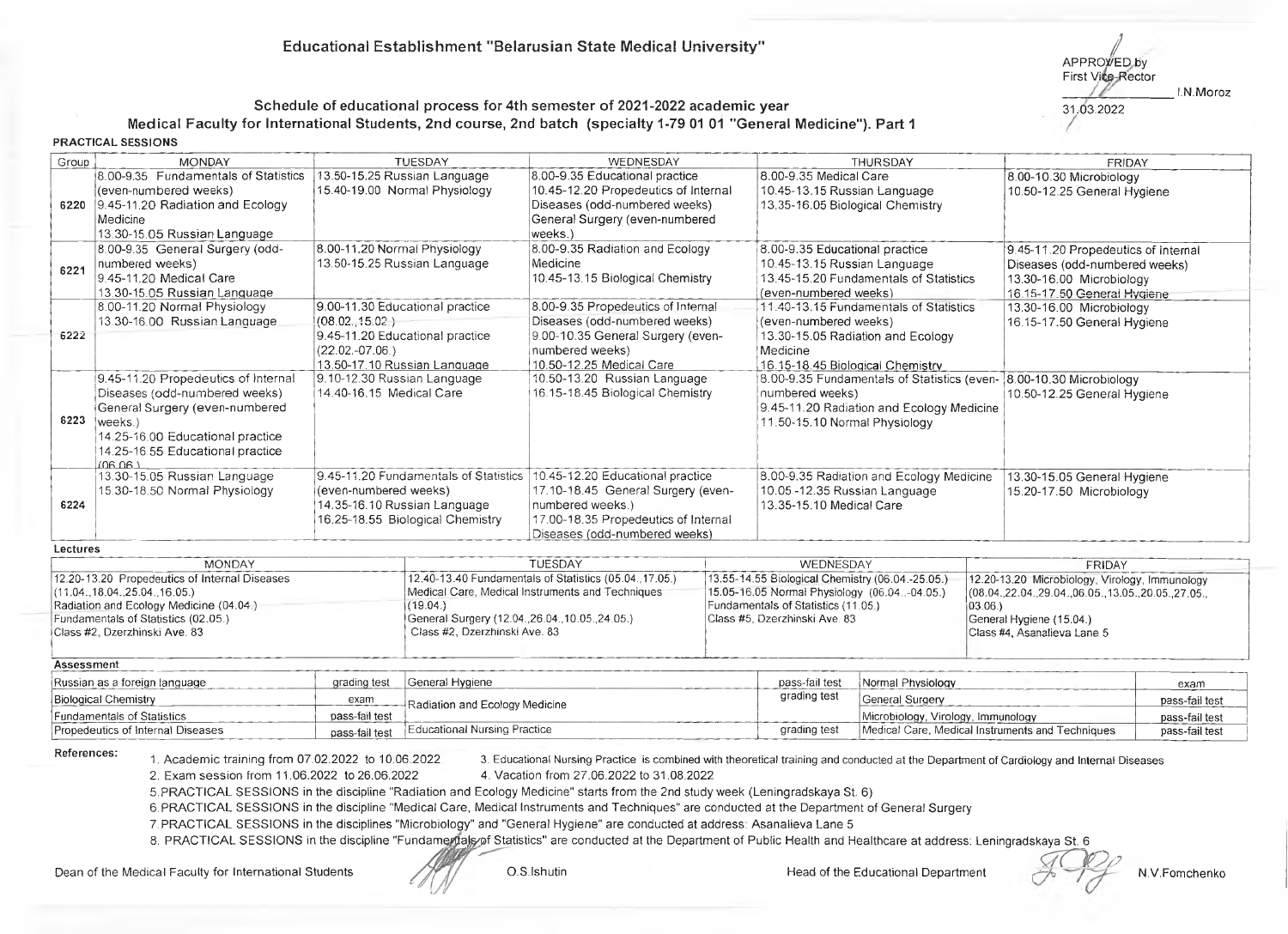APPROVED by **First Vice-Rector** */* 31.03 2022 I.N. Moroz

## **Schedule of educational process for 4th semester of 2021-2022 academic year Medical Faculty for International Students, 2nd course, 2nd batch (specialty 1-79 01 01 "General Medicine"). Part 2 PRACTICAL SESSIONS**

Group MONDAY TUESDAY WEDNESDAY THURSDAY FRIDAY 9.55-11.30 Radiation and Ecology 8.00-11.20 Normal Physiology 9.45-11.20 Fundamentals of Statistics 11.45-13.20 Russian Language 11.40-13.15 Educational practice Medicine 13.50-15.25 Russian Language 16.15-18.45 Biological Chemistry 14.25-16.00 Propedeutics of internal (even-numbered weeks) 13.30-16.00 Russian Language Diseases (odd-numbered weeks) 13.30-15.05 General Hygiene 6225 14.30-16.05 Genera! Surgery (even-15.20-17.50 Microbiology numbered weeks.) 16.15-17.50 Medical Care 8.00-9.35 Fundamentals of Statistics 9.45-11.20 Educational practice 8.00-10.30 Biological Chemistry 10.50-13.20 Russian Language 8.00-11.20 Norma! Physiology 14.30-16.05 General Hygiene 10.40-12.15 Russian Language 47.tO-T8.45 Medical Care 11.40-13.15 Russian Language (even-numbered weeks) 16.15-18.45 Microbiology 14.40- 16.15 General Surgery (odd-9.45-11.20 Radiation and Ecology 6226 numbered weeks) **Medicine** 14.25-16.00 Educational practice 14.25-16.00 Propedeutics of Internal  $(15.03)$ Diseases (odd-numbered weeks) 8.00-10.30 Biological Chemistry 8.00-9.35 General Surgery (odd-8.00-11.20 Normal Physiology 8.00-10.30 Microbiology 9.45-11.20 Fundamentals of Statistics 10.40-12.15 Russian Language 10.50-12.25 General Hygiene numbered weeks) (even-numbered weeks) 14.25-16.00 Educational practice 6227 11.30-13.05 Radiation and Ecology 14.30-16.05 Propedeutics of Internal 9.45-11.20 Medical Care Diseases (odd-numbered weeks) 13.50-15.25 Russian Language **Medicine** 13.35-16.05 Russian I anauaae 8.00-9.35 General Surgery (even-13.50-15.25 Russian Language 10.45-12.20 Propedeutics of Internal 14.25-16.00 Russian Language 8.00-10.30 Microbiology numbered weeks) 15.40-19.00 Normal Physiology Diseases (even-numbered weeks) 10.50-12.25 General Hygiene 16.20-18.50 Biological Chemistry 9.45-11.20 Medical Care 11.40-13.15 Fundamentals of Statistics 13.30-15.05 Educational practice 6228 13.30-16.00 Russian Language (odd-numbered weeks.) 17.10-18 45 Radiation and Ecology Medicine **Lectures** MONDAY TUESDAY | WEDNESDAY FRIDAY 12.20-13.20 Propedeutics of Internal Diseases 12.40-13.40 Fundamentals of Statistics (05.04.,17.05.)\_\_ 13.55-14.55 Biological Chemistry (06.04.-25.05.) 12.20-13.20 Microbiology, Virology, Immunology ( 11.04.,18.04.,25.04.,16.05.) Medical Care, Medical Instruments and Techniques 15.05-16.05 Normal Physiology (06.04.-04.05.) (08.04.,22.04. ,29.04.,06.05., 13.05.,20.05. ,27.05., Radiation and Ecology Medicine (04.04.) (19.04.) Fundamentals of Statistics (11.05.) 03.06.) Fundamentals of Statistics (02.05.) General Surgery (12.04.,26.04.,10.05.,24.05.) Class #5, Dzerzhinski Ave. 83 Genera! Hygiene (15.04.) Class #2, Dzerzhinski Ave. 83 Class #2, Dzerzhinski Ave. 83 Class #4, Asanalieva Lane 5  $\mathcal{L}$  , where the contract of the contract of the contract of the contract of the contract of the contract of the contract of the contract of the contract of the contract of the contract of the contract of the contract **Assessment** Russian as a foreign language exame and a grading test General Hygiene pass-fail test Normal Physiology exame exame exame exame exame exame exame exame exame exame exame exame exame exame exame exame exame exame exame exam Biological Chemistry **exam Radiation and Ecology Medicine** grading test General Surgery pass-fail test **Radiation**<br>Eugeneeral of Statistics Exam Pass-fail test Radiation and Ecology Medicine<br>
Fundamentals of Statistics pass-fail test pass-fail test Educational Nursing Practice Microbiology, Virology, Immunology Microbiology, Virology, Immunology Pass-fail test

References: 1. Academic training from 07.02.2022 to 10.06.2022 3. Educational Nursing Practice is combined with theoretical training and conducted at the Department of Cardiology and Internal Diseases

2. Exam session from 11.06.2022 to 26.06.2022 4. Vacation from 27.06.2022 to 31.08.2022

5. PRACTICAL SESSIONS in the discipline "Radiation and Ecology Medicine" starts from the 2nd study week (Leningradskaya St. 6)

6. PRACTICAL SESSIONS in the discipline "Medical Care, Medical Instruments and Techniques" are conducted at the Department of General Surgery

7. PRACTICAL SESSIONS in the disciplines "Microbiology" and "General Hygiene" are conducted at address: Asanalieva Lane 5

8. PRACTICAL SESSIONS in the discipline "Fundamentals of Statistics" are conducted at the Department of Public Health and Healthcare at address: Leningradskaya St. 6

Dean of the Medical Faculty for International Students **O.S.Ishutin** O.S.Ishutin Head of the Educational Department A LAN.V.Fomchenko

**IMedical Care, Medical Instruments and Techniques pass-fail test Practice grading Practice grading test Medical Instruments and Techniques**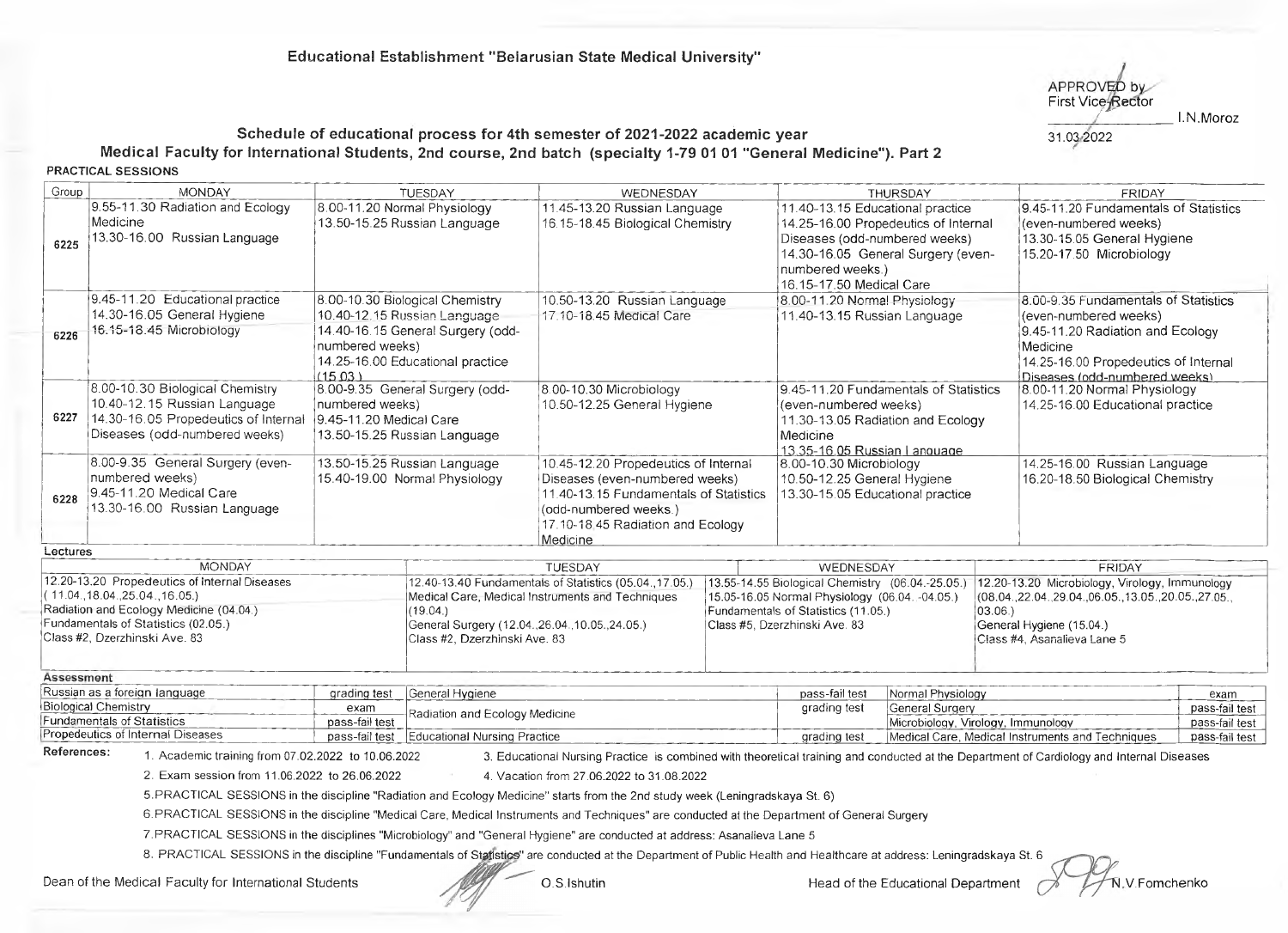## **Educational Establishment "Belarusian State Medical University"**

APPROVED by First Vice-Regtor  $\frac{7}{31.03.2022}$  I.N Moroz

# Schedule of educational process for 4th semester of 2021-2022 academic year

Medical Faculty for International Students, 2nd course, 3rd batch (specialty 1-79 01 01 "General Medicine"). Part 1

**PRACTICAL SESSIONS**

| Group                                                                                                                                                       | <b>MONDAY</b>                                                                                                     |                                                                 | TUESDAY                                                                                                                                     |                                | WEDNESDAY                                                                                                                                                                                                                                                                                                                      |  |                                                                                                                                                    | THURSDAY                                                                                                                                                                                                                             | <b>FRIDAY</b>                                                                                                                                      |                                  |
|-------------------------------------------------------------------------------------------------------------------------------------------------------------|-------------------------------------------------------------------------------------------------------------------|-----------------------------------------------------------------|---------------------------------------------------------------------------------------------------------------------------------------------|--------------------------------|--------------------------------------------------------------------------------------------------------------------------------------------------------------------------------------------------------------------------------------------------------------------------------------------------------------------------------|--|----------------------------------------------------------------------------------------------------------------------------------------------------|--------------------------------------------------------------------------------------------------------------------------------------------------------------------------------------------------------------------------------------|----------------------------------------------------------------------------------------------------------------------------------------------------|----------------------------------|
| 6229                                                                                                                                                        | 10.45-13.15 Biological Chemistry<br>14.30-16.05 Medical Care                                                      |                                                                 | 12.40-15.10 Microbiology<br>15.30-17.05 General Hygiene                                                                                     |                                | 8.00-9.35 General Surgery (odd-<br>8.00-11.20 Normal Physiology<br>11.50-13.25 Radiation and Ecology<br>numbered weeks) Propedeutics of Internal 11.40-15.00 Russian Language<br>Diseases (even-numbered weeks.)<br>Medicine<br>10.45-13.15 Russian Language<br>13.35-15.10 Fundamentals of Statistics<br>(odd-numbered weeks) |  |                                                                                                                                                    | 9.00-10.35 Educational practice                                                                                                                                                                                                      |                                                                                                                                                    |                                  |
| 10.45-13.15 Biological Chemistry<br>14.30-16.05 Medical Care<br>6230                                                                                        |                                                                                                                   |                                                                 | 12.40-15.10 Microbiology<br>15.30-17.05 General Hygiene                                                                                     |                                | 10.45-12.20 Educational practice<br>13.30-15.05 Russian Language<br>15.25-18.45 Normal Physiology                                                                                                                                                                                                                              |  |                                                                                                                                                    | 8.00-9.35 General Surgery (even-<br>numbered weeks)Propedeutics of Internal<br>Diseases (odd-numbered weeks.)<br>10.45-13.15 Russian Language                                                                                        | 11.30-13.05 Fundamentals of Statistics<br>(even-numbered weeks)<br>13.15-14.50 Radiation and Ecology<br>Medicine<br>16.40-18.15 Russian Language   |                                  |
| 11.40-15.00 Normal Physiology<br>15.30-17.05 Radiation and Ecology<br>Medicine<br>6231                                                                      |                                                                                                                   |                                                                 | 12.40-14.15 General Hygiene<br>15.20-17.50 Microbiology                                                                                     |                                | 8.00-11.20 Russian Language<br>8.00-9.35 Educational practice<br>12.40-14.15 Medical Care<br>10.45-13.15 Biological Chemistry<br>15.20-16.55 Fundamentals of Statistics<br>(odd-numbered weeks)                                                                                                                                |  | 12.35-14.10 General Surgery (even-<br>numbered weeks)Propedeutics of<br>Internal Diseases (odd-numbered<br>weeks.)<br>16.40-19.10 Russian Language |                                                                                                                                                                                                                                      |                                                                                                                                                    |                                  |
| 6232                                                                                                                                                        | 11.40-15.00 Normal Physiology<br>15.30-17.05 Fundamentals of<br>Statistics (even-numbered weeks)                  |                                                                 | 12.40-14.15 General Hygiene<br>15.20-17.50 Microbiology                                                                                     |                                | 8.00-9.35 Medical Care<br>10.45-13.15 Biological Chemistry<br>13.45-15.20 Radiation and Ecology<br>Medicine                                                                                                                                                                                                                    |  | 10.45-12.20 Educational practice<br>15.20-18.40 Russian Language                                                                                   |                                                                                                                                                                                                                                      | 12.35-14.10 General Surgery (odd-<br>numbered weeks) Propedeutics of<br>Internal Diseases (even-numbered<br>weeks)<br>16.40-19.10 Russian Language |                                  |
| 10.45-12.20 Russian Language<br>13.30-15.05 General Surgery (even-<br>numbered weeks) Propedeutics of<br>6233<br>Internal Diseases (odd-numbered<br>weeks.) |                                                                                                                   |                                                                 | 8.00-10.30 Microbiology<br>13.30-15.05 Radiation and Ecology<br>Medicine<br>15.20-16.55 Fundamentals of Statistics<br>(even-numbered weeks) |                                | 11.40-15.00 Normal Physiology<br>16.15-17.50 General Hygiene                                                                                                                                                                                                                                                                   |  | 8.00-10.30 Biological Chemistry<br>10.45-13.15 Russian Language<br>15.40-17.15 Medical Care                                                        |                                                                                                                                                                                                                                      | 10.45-12.20 Educational practice<br>13.35-15.10 Russian Language                                                                                   |                                  |
| Lectures                                                                                                                                                    |                                                                                                                   |                                                                 |                                                                                                                                             |                                |                                                                                                                                                                                                                                                                                                                                |  |                                                                                                                                                    |                                                                                                                                                                                                                                      |                                                                                                                                                    |                                  |
|                                                                                                                                                             | <b>MONDAY</b>                                                                                                     |                                                                 | <b>TUESDAY</b>                                                                                                                              |                                | <b>THURSDAY</b>                                                                                                                                                                                                                                                                                                                |  |                                                                                                                                                    |                                                                                                                                                                                                                                      | <b>FRIDAY</b>                                                                                                                                      |                                  |
| $18.04.$ )<br>30.05.                                                                                                                                        | 8.20-9.20 Normal Physiology (04.04.-<br>9 30-10.30 Biological Chemistry (04.04.-<br>Class #5, Dzerzhinski Ave. 83 |                                                                 | 11.30-12.30 Microbiology<br>$(05.04.19.04.26.04.17.05.24.05.31.05.)$<br>General Hygiene (12.04., 10.05.)<br>Class #4, Asanalieva Lane 5     |                                | 13.40-14.40 General Surgery (07.04., 21.04., 05.05., 19.05.)<br>Medical Care (28.04.)<br>Radiation and Ecology Medicine (14.04., 12.05., 26.05.)<br>Class #2, Dzerzhinski Ave. 83                                                                                                                                              |  |                                                                                                                                                    | 15.30-16.30 Fundamentals of Statistics (15.04. 29.04.)<br>Propedeutics of Internal Diseases (08.04., 22.04., 06.05., 20.05.)<br>Normal Physiology (01.04., 13.05.)<br>Microbiology (27.05., 03.06.)<br>Class #4, Dzerzhinski Ave. 83 |                                                                                                                                                    |                                  |
| Assessment                                                                                                                                                  |                                                                                                                   |                                                                 |                                                                                                                                             |                                |                                                                                                                                                                                                                                                                                                                                |  |                                                                                                                                                    |                                                                                                                                                                                                                                      |                                                                                                                                                    |                                  |
|                                                                                                                                                             | Russian as a foreign language<br><b>Biological Chemistry</b>                                                      |                                                                 | grading test                                                                                                                                | General Hygiene                | pass-fail test                                                                                                                                                                                                                                                                                                                 |  |                                                                                                                                                    | Normal Physiology                                                                                                                                                                                                                    |                                                                                                                                                    | exam                             |
|                                                                                                                                                             | <b>Fundamentals of Statistics</b>                                                                                 |                                                                 | exam<br>pass-fail test                                                                                                                      | Radiation and Ecology Medicine |                                                                                                                                                                                                                                                                                                                                |  |                                                                                                                                                    | grading test General Surgery<br>Microbiology, Virology, Immunology                                                                                                                                                                   |                                                                                                                                                    | pass-fail test<br>pass-fail test |
| Propedeutics of Internal Diseases<br>pass-fail test   Educational Nursing Practice                                                                          |                                                                                                                   | grading test   Medical Care, Medical Instruments and Techniques |                                                                                                                                             |                                | pass-fail test                                                                                                                                                                                                                                                                                                                 |  |                                                                                                                                                    |                                                                                                                                                                                                                                      |                                                                                                                                                    |                                  |
| References:                                                                                                                                                 | 1. Academic training from 07.02.2022 to 10.06.2022<br>4. Vacation c 27.06.2022 no 31.08.2022                      |                                                                 |                                                                                                                                             |                                | 2. Exam session from 11.06.2022 to 26.06.2022<br>3. Educational Nursing Practice is combined with theoretical training and conducted at the Department of Medical Rehabilitation and Physiotherapy                                                                                                                             |  |                                                                                                                                                    |                                                                                                                                                                                                                                      |                                                                                                                                                    |                                  |
|                                                                                                                                                             |                                                                                                                   |                                                                 |                                                                                                                                             |                                | 5.PRACTICAL SESSIONS in the discipline "Radiation and Ecology Medicine" starts from the 2nd academic week and conducted at address: Leningradskaya St. 6                                                                                                                                                                       |  |                                                                                                                                                    |                                                                                                                                                                                                                                      |                                                                                                                                                    |                                  |
|                                                                                                                                                             |                                                                                                                   |                                                                 |                                                                                                                                             |                                | 6.PRACTICAL SESSIONS in the discipline "Medical Care, Medical Instruments and Techniques" are conducted at the Department of General Surgery                                                                                                                                                                                   |  |                                                                                                                                                    |                                                                                                                                                                                                                                      |                                                                                                                                                    |                                  |
|                                                                                                                                                             |                                                                                                                   |                                                                 |                                                                                                                                             |                                | 7. PRACTICAL SESSIONS по дисциплинам "Microbiology" и "General Hygiene" are conducted at address: Asanalieva Lane 5                                                                                                                                                                                                            |  |                                                                                                                                                    |                                                                                                                                                                                                                                      |                                                                                                                                                    |                                  |
|                                                                                                                                                             |                                                                                                                   |                                                                 |                                                                                                                                             |                                | 8. PRACTICAL SESSIONS in the discipline "Fundamentals of Statistics" are conducted at the Department of Public Health and Healthcare at address: Leningradskaya St. 6                                                                                                                                                          |  |                                                                                                                                                    |                                                                                                                                                                                                                                      |                                                                                                                                                    |                                  |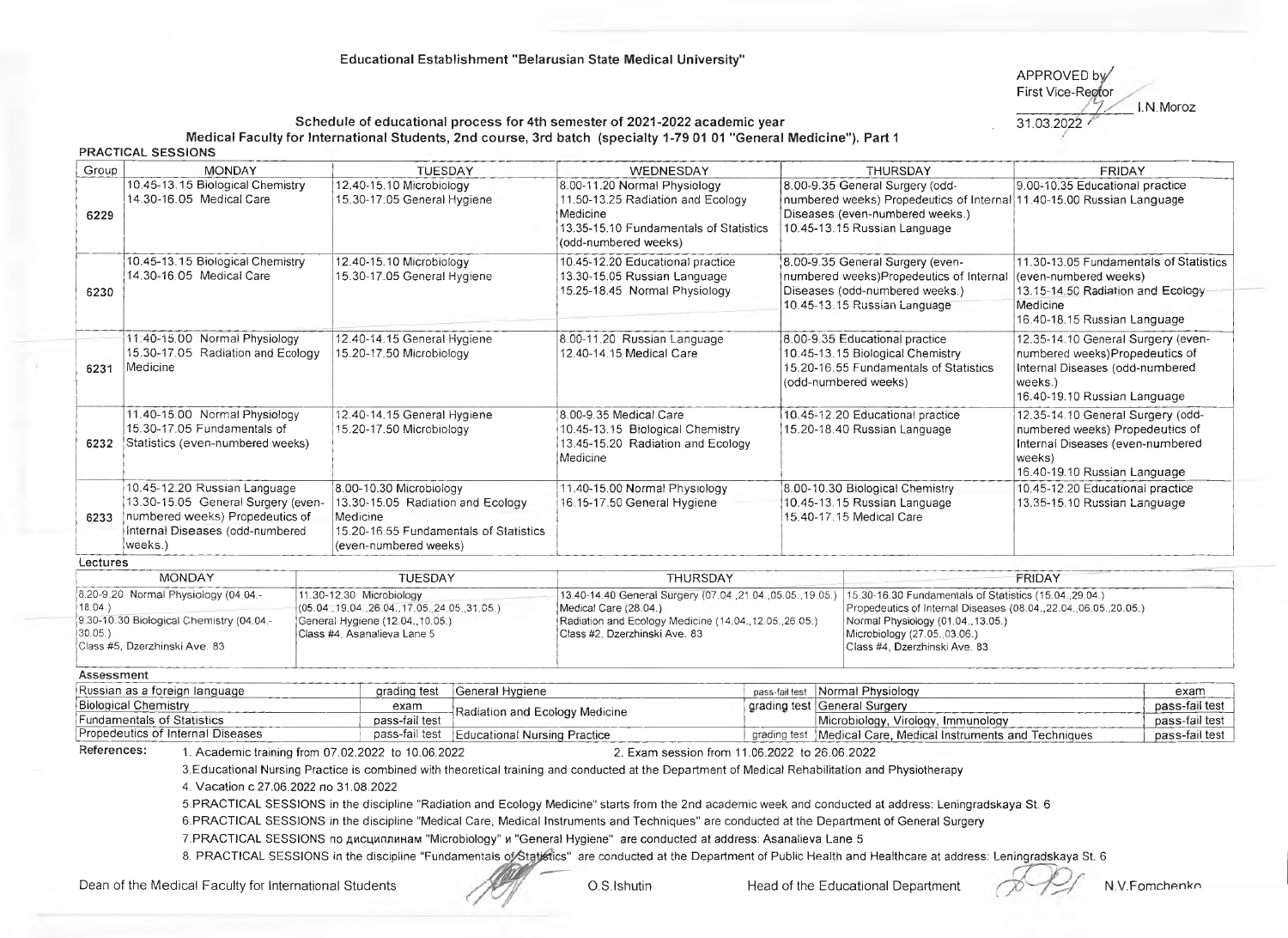

#### Schedule of educational process for 4th semester of 2021-2022 academic year Medical Faculty for International Students, 2nd course, 3rd batch (specialty 1-79 01 01 "General Medicine"). Part 2

**PRACTICAL SESSIONS**

| Group | <b>MONDAY</b>                                                                                                                                       | <b>TUESDAY</b>                                                                                                                                   | WEDNESDAY                                                                                                                                         | <b>THURSDAY</b>                                                                                                                                  | <b>FRIDAY</b>                                                                                                                                   |
|-------|-----------------------------------------------------------------------------------------------------------------------------------------------------|--------------------------------------------------------------------------------------------------------------------------------------------------|---------------------------------------------------------------------------------------------------------------------------------------------------|--------------------------------------------------------------------------------------------------------------------------------------------------|-------------------------------------------------------------------------------------------------------------------------------------------------|
| 6234  | 10.45-14.05 Russian Language<br>15.20-16.55 General Surgery (even-<br>numbered weeks) Propedeutics of<br>Internal Diseases (odd-numbered<br>weeks.) | 8.00-10.30 Microbiology<br>13.30-15.05 Medical Care                                                                                              | 8.00-9.35 Fundamentals of Statistics<br>(even-numbered weeks)<br>9.45-11.20 Radiation and Ecology<br>Medicine<br>12.35-14.10 Educational practice | 8.00-9.35 General Hygiene<br>10.45-13.15 Biological Chemistry                                                                                    | 8.00-10.30 Russian Language<br>11.40-15.00 Normal Physiology                                                                                    |
| 6235  | 10.45-13.15 Russian Language<br>13.35-16.05 Biological Chemistry                                                                                    | 13.30-15.05 Russian Language<br>15.35-17.10 Radiation and Ecology<br>Medicine<br>17.20-18.55 Fundamentals of Statistics<br>(even-numbered weeks) | 8.00-9.35 Academic Training<br>10.45-13.15 Microbiology<br>13.35-15.10 General Hygiene                                                            | 10.45-12.20 Medical Care<br>15.20-18.40 Normal Physiology                                                                                        | 10.45-12.20 General Surgery (even-<br>numbered weeks) Propedeutics of Internal<br>Diseases (odd-numbered weeks)<br>13.35-15.10 Russian Language |
| 6237  | 11.40-13.15 General Hygiene<br>13.35-16.05 Microbiology                                                                                             | 8.00-10.30 Russian Language<br>13.30-15.05 Educational practice                                                                                  | 11.40-13.15 Russian Language<br>13.35-16.05 Biological Chemistry<br>17.10-18.45 Medical Care                                                      | 9.45-11.20 Fundamentals of Statistics<br>(even-numbered weeks)<br>11.30-13.05 Radiation and Ecology<br>Medicine<br>15.20-18.40 Normal Physiology | 10.45-12.20 General Surgery (odd-<br>numbered weeks) Propedeutics of Internal<br>Diseases (even-numbered weeks)<br>13.35-15.10 Russian Language |
| 6238  | 10.45-14.05 Russian Language<br>15.20-16.55 General Surgery (odd-<br>numbered weeks) Propedeutics of<br>Internal Diseases (even-numbered<br>weeks.) | 8.55-10.30 Educational practice<br>13.30-16.00 Biological Chemistry                                                                              | 11.40-15.00 Normal Physiology<br>15.30-17.05 Radiation and Ecology<br>Medicine<br>17.15-18.50 Fundamentals of Statistics<br>(even-numbered weeks) | 8.00-10.30 Microbiology<br>10.50-12.25 General Hygiene                                                                                           | 12.35-14.10 Medical Care<br>16.40-19.10 Russian Language                                                                                        |

#### **Lectures**

| <b>MONDAY</b>                               | TUESDAY                                      | THURSDAY                                                                                                                     | <b>FRIDAY</b>                                                      |
|---------------------------------------------|----------------------------------------------|------------------------------------------------------------------------------------------------------------------------------|--------------------------------------------------------------------|
| $18.20 - 9.20$ Normal Physiology $(04.04 -$ | $11.30 - 12.30$ Microbiology                 | (15.04.29.04.) [13.40-14.40 General Surgery (07.04.21.04.05.05.19.05) [15.30-16.30 Fundamentals of Statistics (15.04.29.04.) |                                                                    |
| $ 18.04\rangle$                             | $(05.04, 19.04, 26.04, 17.05, 24.05, 31.05)$ | Medical Care (28.04.)                                                                                                        | Propedeutics of Internal Diseases (08.04., 22.04., 06.05., 20.05.) |
| 9.30-10.30 Biological Chemistry (04.04 -    | General Hygiene (12.04., 10.05.)             | Radiation and Ecology Medicine (14.04., 12.05., 26.05.)                                                                      | Normal Physiology (01.04., 13.05.)                                 |
| 130.05.                                     | Class #4, Asanalieva Lane 5                  | Class #2, Dzerzhinski Ave, 83                                                                                                | Microbiology (27.05.,03.06.)                                       |
| Class #5, Dzerzhinski Ave, 83               |                                              |                                                                                                                              | Class #4, Dzerzhinski Ave. 83                                      |
|                                             |                                              |                                                                                                                              |                                                                    |

#### **Assessment**

| -----------------                              |                |                                               |                                                                |                |
|------------------------------------------------|----------------|-----------------------------------------------|----------------------------------------------------------------|----------------|
| <b>Russian as a foreign language</b>           |                | grading test i General Hygiene                | pass-fail test Normal Physiology                               | exam           |
| Biological Chemistry                           | exam           | ├Radiation and Ecology Medicine               | grading test   General Surgery                                 | pass-fail test |
| <b>Fundamentals of Statistics</b>              | pass-fail test |                                               | Microbiology, Virology, Immunology                             | pass-fail test |
| <sup>1</sup> Propedeutics of Internal Diseases |                | pass-fail test   Educational Nursing Practice | grading test [Medical Care, Medical Instruments and Techniques | pass-fail test |
|                                                |                |                                               |                                                                |                |

References: 1. Academic training from 07.02.2022 to 10.06.2022 2. Exam session from 11.06.2022 to 26.06.2022

3. Educational Nursing Practice is combined with theoretical training and conducted at the Department of Medical Rehabilitation and Physiotherapy

4. V acation c 27.06.2022 no 31.08.2022

5 . P R A C TIC A L SESSIONS in the discipline "Radiation and Ecology Medicine" starts from the 2nd academic week and conducted at address: Leningradskaya St. 6

6. PRACTICAL SESSIONS in the discipline "Medical Care, Medical Instruments and Techniques" are conducted at the Department of General Surgery

7. PRACTICAL SESSIONS по дисциплинам "Microbiology" и "General Hygiene" are conducted at address: Asanalieva Lane 5

8. PRACTICAL SESSIONS in the discipline "Fundamentals of Statistics" are conducted at the Department of Public Health and Healthcare at address: Leningradskaya St. 6